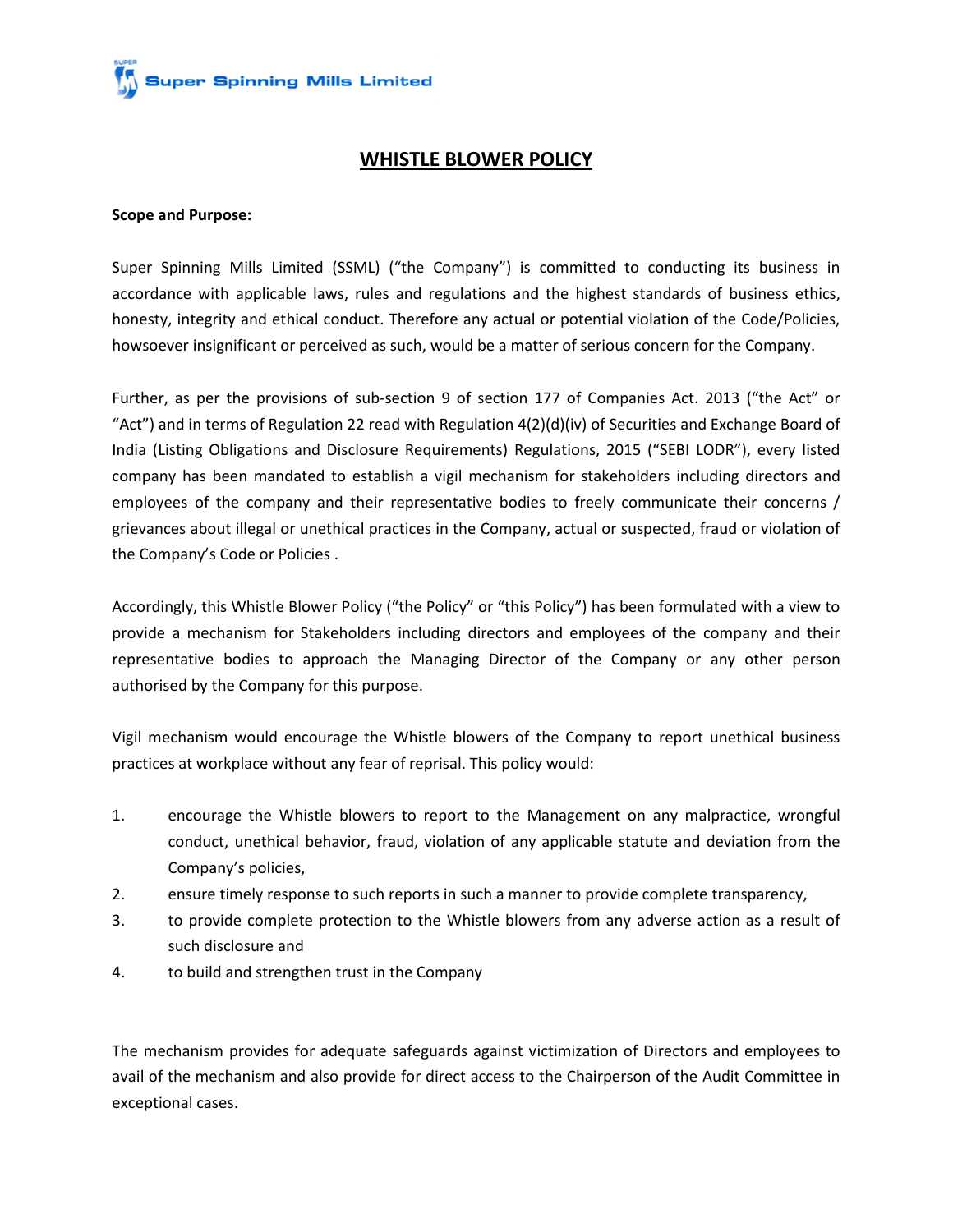

### **Applicability :**

This policy shall be applicable to all employees and Directors (whistleblowers) of the Company.

### **Policy Objectives:**

This Policy is an extension of the Code of Conduct for Directors and Senior Management Personnel and covers disclosure of any unethical and improper or malpractices and events which have taken place /suspected to take place involving:

- a. Abuse of Authority
- b. Breach of Employee Code of Conduct
- c. Criminal Offence having repercussion on the Company or its reputation
- d. Financial irregularities, including fraud or suspected fraud
- e. Manipulation of Company data/ records
- f. Misappropriation or misuse of Company funds I Assets
- g. Non- compliance of legal and regulatory requirements
- h. Corruption, bribery, theft, fraud, coercion, willful omission etc
- i. Any actual or possible violation of the Code or an event he becomes aware of that could affect the business or reputation of the Company

#### **Procedure:**

*a.* All Protected Disclosures should be addressed to the Managing Director of the Company.

*b.* The contact details of the Managing Director of the Company are as under:

Mr. A.S.Thirumoorthy, Managing Director Super Spinning Mills Limited, "Elgi Towers", P B 7113, "Green Fields", 737 –D, Puliakulam Road, Coimbatore – 641 045.

*c.* If a protected disclosure is received by any Executive(s) of the Company other than Managing Director of the Company, the same should be forwarded to the Managing Director of the Company for further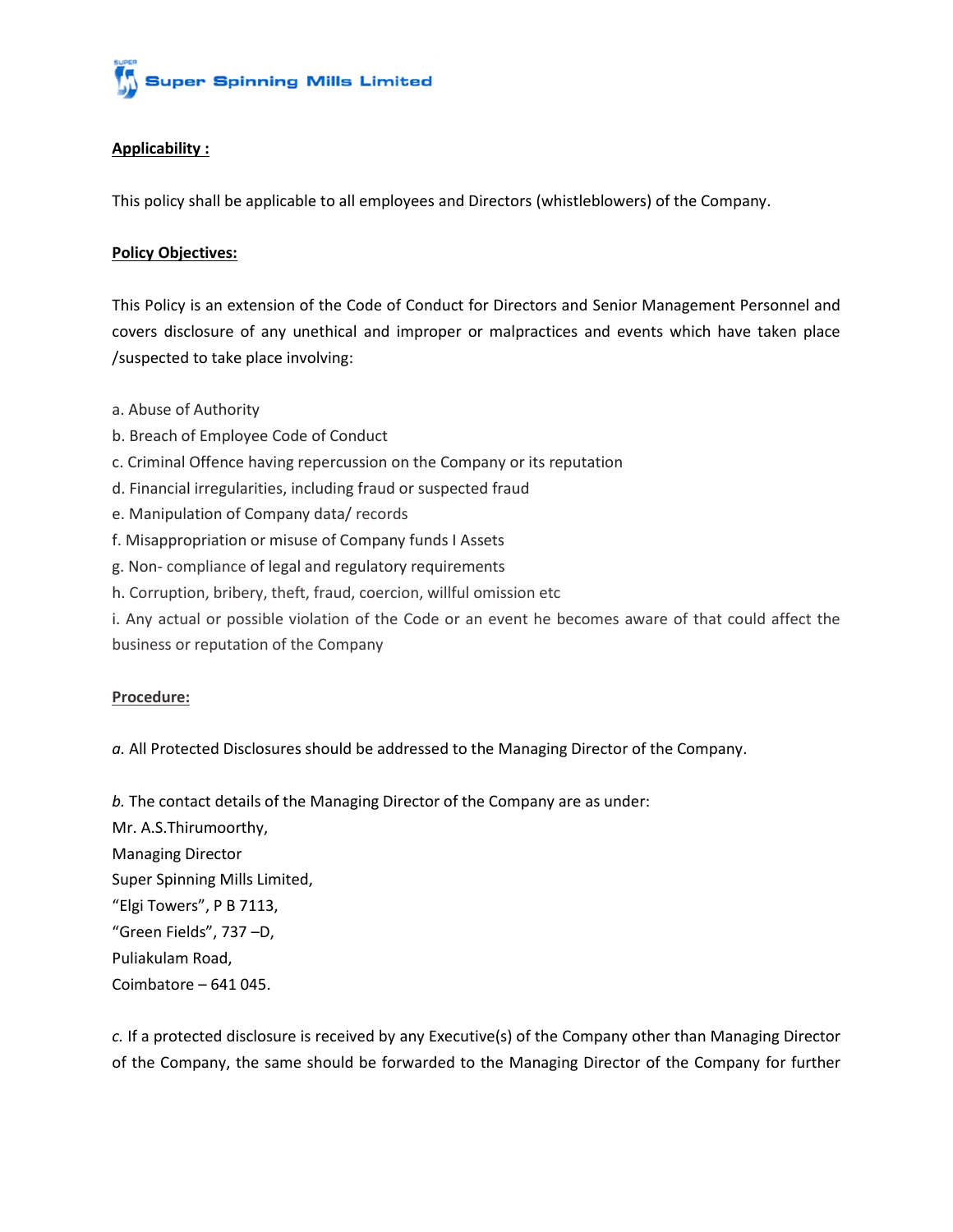## **Super Spinning Mills Limited**

appropriate action. Appropriate care must be taken to keep the identity of the Whistle Blower(s) confidential.

*d.* Protected Disclosures should be reported in writing so as to ensure a clear understanding of the issues raised, be typed in English, Hindi or in the Regional Language of the place of employment of the Whistle Blower(s).

*e.* The Protected Disclosure should be forwarded under a covering letter which shall bear the identity of the Whistle Blower(s). The Chairman of the Audit Committee/ Chairman of the Company / the Corporate Governance Cell, as the case may be, shall detach the covering letter and forward only the Protected Disclosure to the Investigators for investigation.

*f.* Protected Disclosures should be factual and not speculative or in the nature of a conclusion, and should contain as much specific information as possible to allow for proper assessment of the nature and extent of the concern.

### **Investigation:**

*a.* All Protected Disclosures reported under this Policy would be thoroughly investigated by the Managing Director of the Company who would investigate/oversee the investigations.

*b.* The Managing Director of the Company may at his discretion, consider involving any Investigators for the purpose of investigation.

*c.* The decision to conduct an investigation taken by the Managing Director of the Company is by itself not an accusation and is to be treated as a neutral fact-finding process. The outcome of the investigation may or may not support the conclusion of the Whistle Blower that an improper or unethical act was committed.

*d.* The identity of a Subject and the Whistle Blower would be kept confidential to the extent possible given the legitimate needs of law and the investigation.

*e.* Subjects would normally be informed of the allegations at the outset of a formal investigation and have opportunities for providing their inputs during the investigation.

*f.* Subjects shall have a duty to co-operate with the Managing Director of the Company or any of the Investigators during investigation to the extent that such cooperation will not compromise selfincrimination protections available under the applicable laws.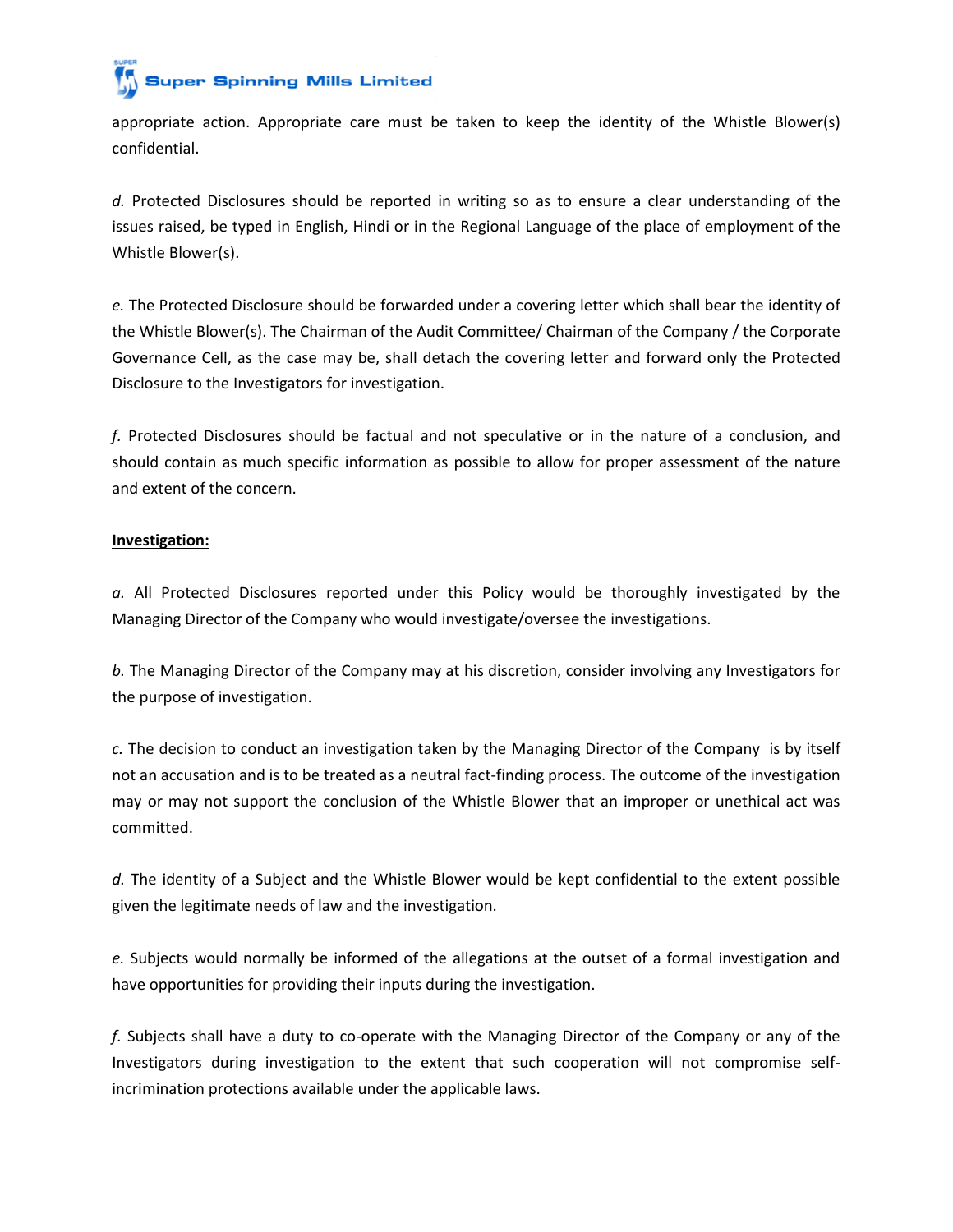# **Super Spinning Mills Limited**

*g.* Subjects have a right to consult with a person or persons of their choice, other than the Managing Director / the Whistle Blower(s).

*h.* Subjects have a responsibility not to interfere with the investigation. Evidence shall not be withheld, destroyed or tampered with and witnesses shall not be influenced, coached, threatened or intimidated by the Subjects.

*i.* Unless there are compelling reasons not to do so, Subjects would be given the opportunity to respond to material findings contained in an investigation report. No allegation of wrongdoing against a Subject shall be considered as maintainable unless there is good evidence in support of the allegation.

*j.* Subjects have a right to be informed of the outcome of the investigation.

*k.* The investigation shall be completed normally within 60 days of the receipt of the Protected Disclosure.

### **Decision:**

If an investigation leads the Managing Director to conclude that an improper or unethical act has been committed, he shall recommend to the management of the Company to take such disciplinary or corrective action as he deems fit. It is clarified that any disciplinary or corrective action initiated against the Subject as a result of the findings of an investigation pursuant to this Policy shall adhere to the applicable personnel or staff conduct and disciplinary procedures.

### **Confidentiality**

The complainant, Vigilance Officer, Members of Audit Committee, the Subject and everybody involved in the process shall, maintain confidentiality of all matters under the Policy, discuss only to the extent or with those persons as required under this policy for completing the process of investigations and keep the papers in safe custody.

### **Reporting:**

The Managing Director shall submit a report to the Audit Committee on a regular basis about all Protected Disclosures referred to him since the last report together with the results of investigations, if any.